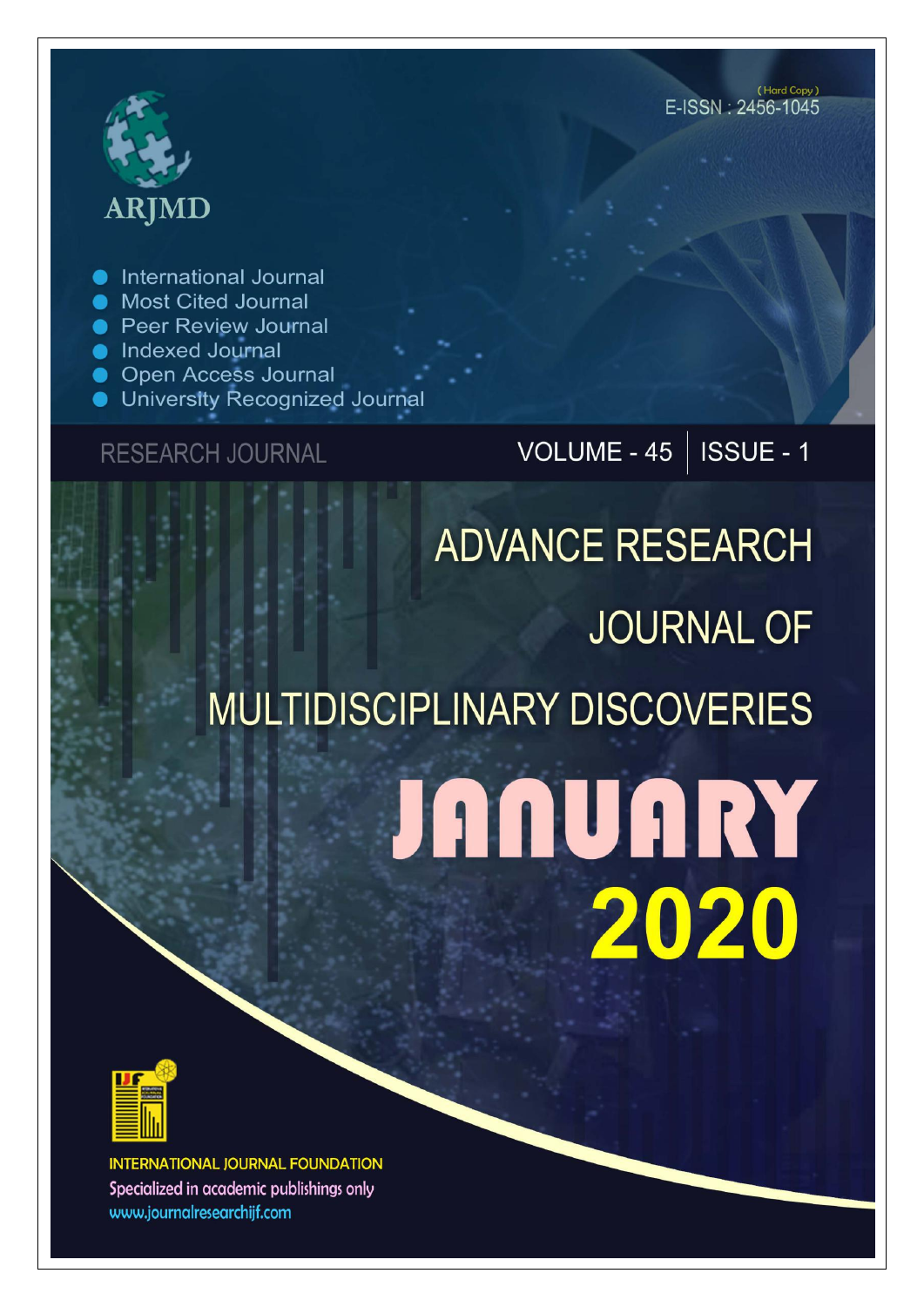

## **Knowledge and Attitude of Adolescent Girls on Child Marriage- Experiences from Bangladesh**

#### **ORIGINAL RESEARCH ARTICLE NAME OF THE AUTHOR**

**ISSN :** 2456-1045 (Online) **ICV Impact Value:** 72.30 **GIF- Impact Factor:** 5.188 **IPI Impact Factor:** 3.54 **Publishing Copyright** @ International Journal Foundation **Article Code:** SS-V45-I1-C5-JAN-2020 **Category :** SOCIAL SCIENCE **Volume :** 45.0 (JANUARY-2020 ) **Issue:** 1 ( One ) **Chapter** : 5 ( Five) **Page :** 21-26 **Journal URL:** www.journalresearchijf.com **Paper Received:** 28.01.2020 **Paper Accepted:** 20.02.2020 **Date of Publication:** 20-02-2020

**\* Md. Anamul Hoque 1 , Mohammed Mamun Rashid 2**

*<sup>1</sup>Development Worker and Student MDS, Southeast University, Dhaka, Bangladesh.*

*<sup>2</sup>PhD Candidate,Department of Social Work, School of Social Sciences, University Sains Malaysia (USM)*

#### **ABSTRACT**

Child marriage is a global problem with 38% of adolescent girl being married before the age of 15 in Bangladesh. Since research on this particular issue is very scanty, this study attempts to explore the level of knowledge of the adolescent girls about the child marriage. Analyzing both quantitative and qualitative primary data, the study finds that the practice of child marriage is extensive and common among the households having financial difficulties. Male stokers' underhand manner, likelihood of daughters' involvement in illegitimate relationship and eloping and premarital pregnancy compel parents to practicing child marriage in the study area. As per marriage law in Bangladesh the minimum legal age of marriage for girls is 18 years and boys is 21 years<sup>1</sup>. Any marriage before these  $||$ ages can be treated as child marriage. Despite such legal obligation; child marriage is happening in Bangladesh particularly in slum and rural areas. According to various studies, poverty and ignorance of the parents/ guardians about the consequence of child marriage, less access to sexual & reproductive health services and prevailing social norms of marriage are the main reasons for child marriage 2 .

**KEY WORDS:** Bangladesh, child marriage, adolescent girl, slum, impact of child marriage.

CITATION OF THE ARTICLE



**Hoque A, Rashid MM.** (2020) Knowledge and Attitude of Adolescent Girls on Child Marriage- Experiences from Bangladesh; *Advance Research Journal ofMultidisciplinary Discoveries;* 45(5) pp. 21-26

*\* Corresponding author*

<sup>1</sup>Child Marriage Restraint Act (1929) <sup>2</sup> UNICEF's State of the World's Children (2011)

Open access, Peer-reviewed and Indexed journal (www.journalresearchijf.com) Page |21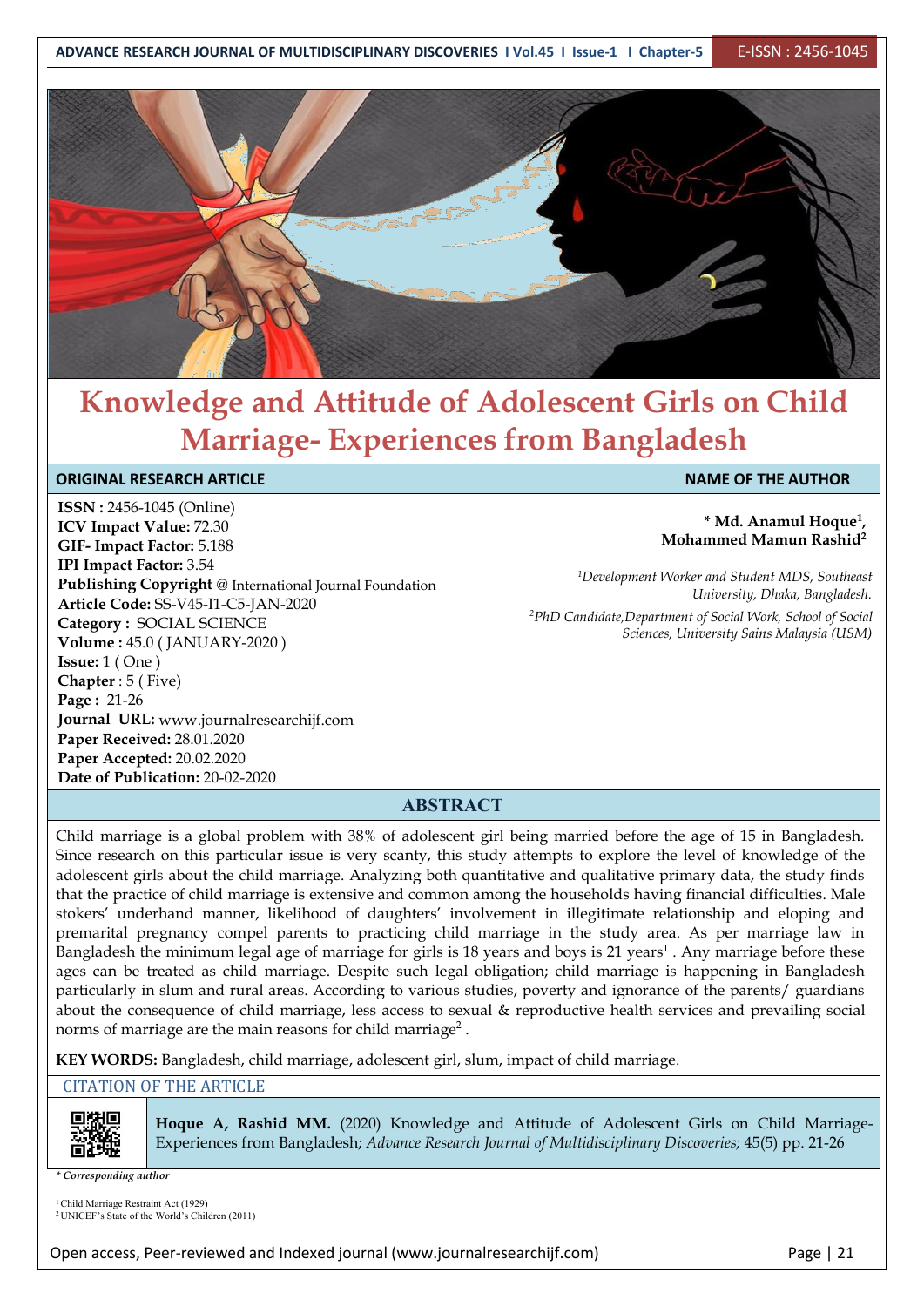#### **I. INTRODUCTION**

At present the number of women who get themselves married under the age of 18 constitute 700 million with 24% annual increase that would be an escalation of 950 million by the year 2013 (UNICEF, 2016). Worldwide, 29% of women aged 20 to 49 years were married or union before age 15 to 18 years, respectively (UNICEF, 2013). In case of regions, the figures are 56%, 46%, 38%, 30%, 24%, 21% and 14% for South Asia, West and Central Africa, Eastern and Southern Africa, Latin America and Caribbean, Middle East and North Africa, East Asia and the Pacific, and CEE/CIS<sup>3</sup>, respectively (UNICEF, 2013). The the adolesc prevalence of child marriage is very high in many low and middle income countries (Hotchkiss et al., 2016). Thus, the child marriage has emerged as a global problem of recent time and incurs negative consequences on reproductive health of adolescent  $\frac{dD}{dt}$  or  $\frac{dD}{dt}$  or  $\frac{dD}{dt}$  or  $\frac{dD}{dt}$  or  $\frac{dD}{dt}$  or  $\frac{dD}{dt}$  or  $\frac{dD}{dt}$  or  $\frac{dD}{dt}$  or  $\frac{dD}{dt}$  or  $\frac{dD}{dt}$  or  $\frac{dD}{dt}$  or  $\frac{dD}{dt}$  or  $\frac$ girls marrying to early. In particular, Niger and Bangladesh have the highest (77%) and second highest  $(74\%)$  reconotively previously of everyll obild Bangladesh have the highest (77%) and second highest (74%) respectively, prevalence of overall child marriage in the world. Bangladesh has the highest<br>prevalence of child marriage of girl (nearly 38%) aged<br>below 15 years (UNICEF, 2013).<br>As per marriage law in Bangladesh the minimum prevalence of child marriage of girl (nearly 38%) aged below 15 years (UNICEF, 2013).

As per marriage law in Bangladesh the minimum  $\mathbb{R}$  II. legal age of marriage for girls is 18 years and boys is 21 years<sup>4</sup>. Any marriage before these ages can be treated  $\Box$  2.1 Study area, po as child marriage. Despite such legal obligation; child marriage is happening in Bangladesh particularly in<br>slum and rural areas. Poverty and ignorance of the<br>parents/ quardians about the consequence of child slum and rural areas. Poverty and ignorance of the parents/ guardians about the consequence of child<br>marriage, less access to sexual & reproductive health marriage, less access to sexual & reproductive health services and prevailing social norms of marriage are the main reasons for child marriage (UNICEF, 2016,  $\frac{85}{64}$ Lat, 2015, Mahato, 2016). the main reasons for child marriage (UNICEF, 2016, Lat, 2015, Mahato, 2016).

In general, father incurs the responsibility of marring their girls in Bangladesh. Father disregards the law and consequences of child marriage which is difficult to stop rather inevitable when the adolescent girl is in an illegitimate relationship with opposite sex. Child marriage is a compromise between sexually abused girl and offender. It is strategy of poor parents to get rid of archaic customs of dowry.

The child being married has no opinion on time (age), timing and partner selection which are a violation of the Convention on the Elimination of all forms of discrimination against Women (CEDAW) adopted in 1979 by UN General Assembly. However, they are informed on the day of marriage. The child brides are often encountered physical violence and bear huge workloads at in-law's home. The child marriage has irreversible impact on health and

education often, the married adolescent girls experience  $1<sup>st</sup>$  childhood pregnancy at the age of 13-16, since they rarely seek Sexual and Reproductive Health (SRH) information & services. With no education or low level of education, child bride cannot manage their reproductive health. They receive inadequate medical care during pregnancy which incurs risks to the life of both mothers and their babies (Lal, 2015). It is observed (Soo Hyun Yu et al., 2016) that low maternal age (15-19) has negative impact on child's growth which continues even after 24 months in children. None any reasons or stop gap strategy are useful to convince parents to linger the marriage until the adolescent girls will become 18 years old. Therefore, the purpose of the study is to draw a profile and understand the knowledge of adolescent girl on child marriage which is available in the study area. The specific objectives of the study are as follows-

- To draw a profile adolescent girls .
- To understand the knowledge of the adolescent girls' about child marriage practice.
- To assess negotiation skills among adolescent girls to prevent child marriage.

#### **II. METHODS**

#### **2.1 Study area, population and research tools**

Considering a mixed methodology approach, the population of the study covers 2,500 both married and unmarried adolescent girls who are in 12-18 years of old. They are selected from different big slum of Barisal town area. Parents, slum leader, secondary school teacher, religious leader, marriage registrar, local government authorities (e.g. female ward councilor), and NGO worker and health service providers are also interviewed to explore insights on the research objectives. Table 2.1.1 demonstrates the tools that were used in this research to collect data in time period of January to June 2017.

*<sup>3</sup>Central and Eastern Europe and the Commonwealth of Independent status.*

*-------------------------------------------------------------------------*

*<sup>4</sup>Child Marriage Restraint Act (1929)*

5 , *distinction, exclusion or restriction made on the basis of sex which <sup>5</sup>The Convention definesdiscrimination against women as "...any has the ef ect or purpose of impairing or nullifying the recognition, enjoyment or exercise by women, irrespective of their marital status, on a basis of equality of men and women, of human rights and fundamental freedoms in the political, economic, social, cultural, civil or any other field."*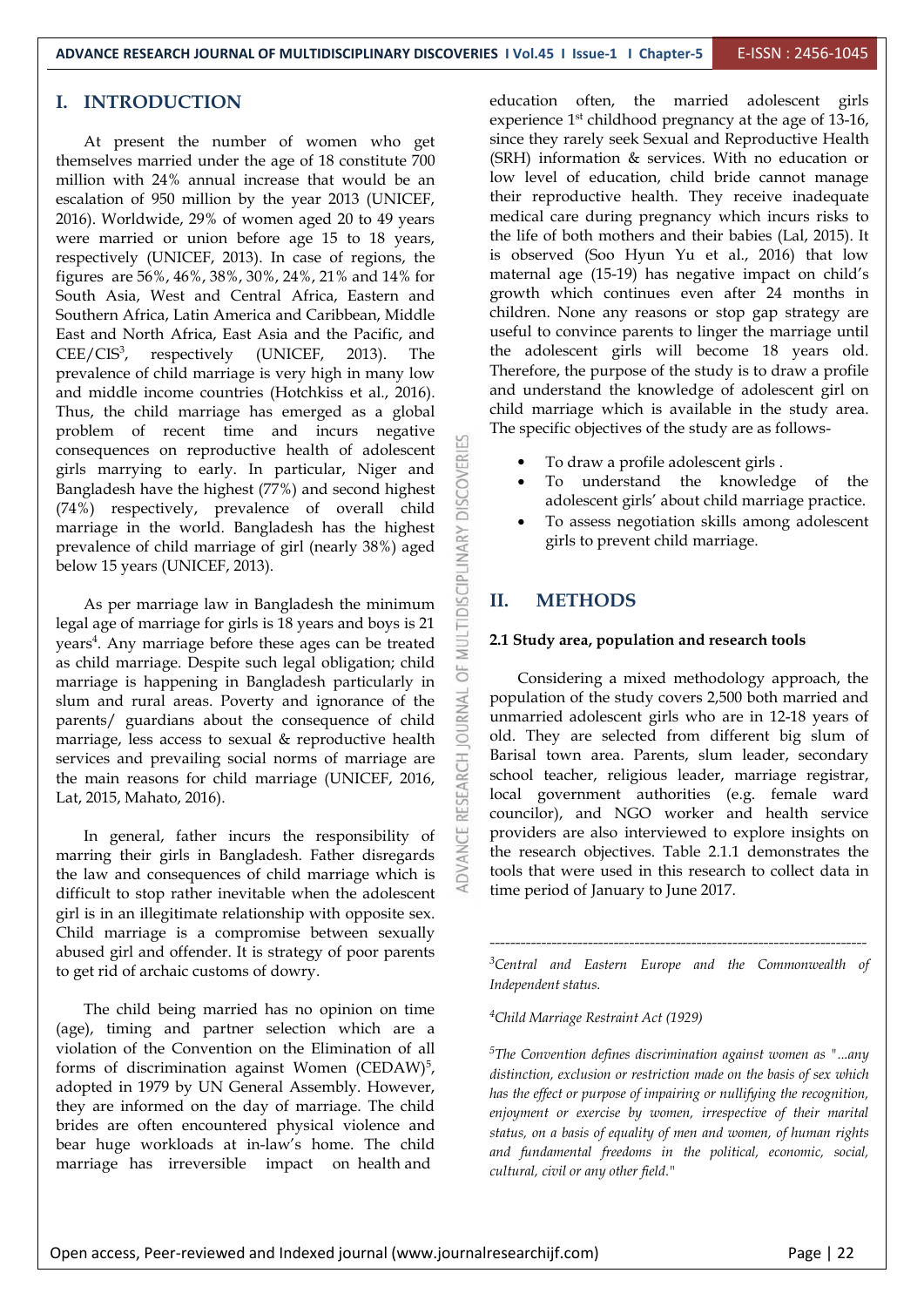| Name of tool                   | <b>Stakeholder</b>                                                                                                    | Data<br>collection<br>method          |  | GILIS III UIE C<br>Part |
|--------------------------------|-----------------------------------------------------------------------------------------------------------------------|---------------------------------------|--|-------------------------|
| Structured<br>Ouestionnaire    | Adolescents girls                                                                                                     | Interview<br>schedule                 |  |                         |
| Checklist                      | Adolescents girls (2 FGD),<br>Father (2 FGD) and Mother<br>(2 FGD)                                                    | Focus<br>Group<br>Discussion<br>(FGD) |  | Age (Year)              |
| Checklist                      | Female ward commissioner<br>(1 KII), Religious leader (1<br>KII), marriage registrar (1<br>KII), Teacher (1 KII), NGO | Key<br>Informants                     |  | Marital<br>status       |
|                                | worker (1 KII), service<br>provider (3 KII), and<br>Journalist (1 KII)                                                | Interview<br>(KII)                    |  | Household<br>Head       |
| Note: Total FGD-6, Total KII-9 |                                                                                                                       |                                       |  |                         |

#### **Table 2.1.1:** Research tools used in the study

The structured questionnaire has been pre-tested<br>
a check list has been prepared to conduct focus<br>
up discussion and key informant interviews.<br> **Sample size, Sampling and Data collection**<br>
The sample size of the study is and a check list has been prepared to conduct focus group discussion and key informant interviews.

#### **2.2 Sample size, Sampling and Data collection**

The sample size of the study is 335 adolescent girls who are estimated by using the following formula: n  $=(Z^2 \times P(1-P))/e^2$ 

Where,  $Z=$  value from standard normal<br>ribution corresponding to desired confidence level<br> $(7=1.96 \text{ for } 95\% \text{ CI})$ :  $P =$  estimated proportion distribution corresponding to desired confidence level (CL) (Z=1.96 for 95% CL); P = estimated proportion  $\ge$  (0.5) and e = desired precision of estimate (0.05).  $(0.5)$  and  $e =$  desired precision of estimate  $(0.05)$ .

Using simple random technique, the sample of 335 lescent girls was identified. Focus group adolescent girls was identified. Focus group participants were selected given their homogenous<br>characteristics.<br>To collect data, sampled adolescent girls are pre-<br>communicated and then survey here here characteristics.

To collect data, sampled adolescent girls are pre communicated and then the survey has been<br>conducted using structured questionnaire through<br>door to door household visit FGDs sessions and KII conducted using structured questionnaire through door to door household visit. FGDs sessions and KII interviews have been conducted as per checklist prepared to cover all the issues concerned. With permission of focus group discussants, the whole discussion has been recorded using electronic tape recorder. In case of KII, note has been taken in a diary.

#### **III. RESULTS**

#### **3.1 The profile of adolescent girls**

*<sup>7</sup> Bangladesh Demographic and Health Survey 2011*,

Open access, Peer-reviewed and Indexed journal (www.journalresearchijf.com) entitled access, Page | 23

**Table 3.1.1:** General Characteristics of Adolescent Girls in the Study area

| Particulars<br>Number<br>Percentage<br>method<br>12<br>5.1<br>17<br>Interview<br>13<br>47<br>14.0<br>schedule<br>55<br>14<br>16.4<br>Focus<br>15<br>18.8<br>63<br>Age (Year)<br>Group<br>16<br>52<br>15.5 |
|-----------------------------------------------------------------------------------------------------------------------------------------------------------------------------------------------------------|
|                                                                                                                                                                                                           |
|                                                                                                                                                                                                           |
|                                                                                                                                                                                                           |
|                                                                                                                                                                                                           |
|                                                                                                                                                                                                           |
|                                                                                                                                                                                                           |
| Discussion<br>17<br>35<br>10.4                                                                                                                                                                            |
| (FGD)<br>18<br>19.7<br>66                                                                                                                                                                                 |
| Total<br>335<br>100                                                                                                                                                                                       |
| Unmarried<br>83.9<br>281                                                                                                                                                                                  |
| Marital<br>Key<br>Married<br>54<br>16.1                                                                                                                                                                   |
| status<br>Informants<br>335<br>Total<br>100                                                                                                                                                               |
| Interview<br>Female<br>7.8<br>26                                                                                                                                                                          |
| Household<br>(KII)<br>Male<br>309<br>92.2                                                                                                                                                                 |
| Head<br>335<br>Total<br>100                                                                                                                                                                               |
| 9<br>2.7<br>$\overline{2}$                                                                                                                                                                                |
| 3<br>29<br>8.7                                                                                                                                                                                            |
| 83<br>24.8<br>Household<br>4                                                                                                                                                                              |
| n pre-tested<br>5<br><b>Size</b><br>80<br>23.9                                                                                                                                                            |
| OVERIES<br>nduct focus<br>(Number)<br>6<br>19.1<br>64                                                                                                                                                     |
| ews.<br>7 or above<br>20.8<br>70                                                                                                                                                                          |
| 335<br>Total<br>100                                                                                                                                                                                       |

About 8% of respondent households are headed by females, while 92% are headed by males (Table 3.1.1) which commensurate to the national statistics of about 11% female headed household (BDHS 2011 <sup>6</sup>). The average household size is about 5% in the studied Barisal area which is slightly higher than the national estimate of 4.6% per household (BDHS, 2011 <sup>7</sup>).

#### **3. 2 Practice of Child Marriage in the study area**

The adolescent girls' perception on practicing child marriage in the study area shows that about 88% (age 11-16) adolescents' girls get married off at the age below 18 years. Only 10% adolescent girls above 18 years of their area get married.

**Table 3.2.1:** Adolescent Girls' Perception on Marriage Age Practice in the study area

| conducted asing structured questionnaire unough           |                   |                    |     |         |  |
|-----------------------------------------------------------|-------------------|--------------------|-----|---------|--|
| door to door household visit. FGDs sessions and KII       |                   | <b>Particulars</b> |     | Percent |  |
| interviews have been conducted as per checklist           | Age               | 12                 | 17  | 5.1     |  |
|                                                           |                   | 13                 | 47  | 14.0    |  |
| prepared to cover all the issues concerned. With          |                   | 14                 | 55  | 16.4    |  |
| permission of focus group discussants, the whole          |                   | 15                 | 63  | 18.8    |  |
| discussion has been recorded using electronic tape        |                   | 16                 | 52  | 15.5    |  |
| recorder. In case of KII, note has been taken in a diary. |                   | 17                 | 35  | 10.4    |  |
|                                                           |                   | 18                 | 66  | 19.7    |  |
| <b>III. RESULTS</b>                                       |                   | Total              | 335 | 100     |  |
|                                                           |                   | Unmarried          | 281 | 83.9    |  |
| 3.1 The profile of adolescent girls                       | Marital status    | Married            | 54  | 16.1    |  |
|                                                           |                   | Total              | 335 | 100     |  |
| Table 3.1.1 shows profile of the adolescent girls in      |                   | Female             | 26  | 7.8     |  |
|                                                           | Household<br>head | Male               | 309 | 92.2    |  |
| the study area. Over 54% of the adolescent girls are in   |                   | Total              | 335 | 100     |  |
| the age bracket of 12-15 while nearly 20% are 18 years    |                   | 2                  | 9   | 2.7     |  |
| of old. Among the respondent adolescent girls 84%         |                   | 3                  | 29  | 8.7     |  |
| unmarried and 16% are married who have experience         | Household         | 4                  | 83  | 24.8    |  |
| of child marriage.                                        | size (Number)     | 5                  | 80  | 23.9    |  |
|                                                           |                   | 6                  | 64  | 19.1    |  |
|                                                           |                   | 7 or above         | 70  | 20.8    |  |
| $^6$ Bangladesh Demographic and Health Survey 2011,       |                   | Total              | 335 | 100     |  |
|                                                           |                   |                    |     |         |  |

*<sup>6</sup> Bangladesh Demographic and Health Survey 2011,*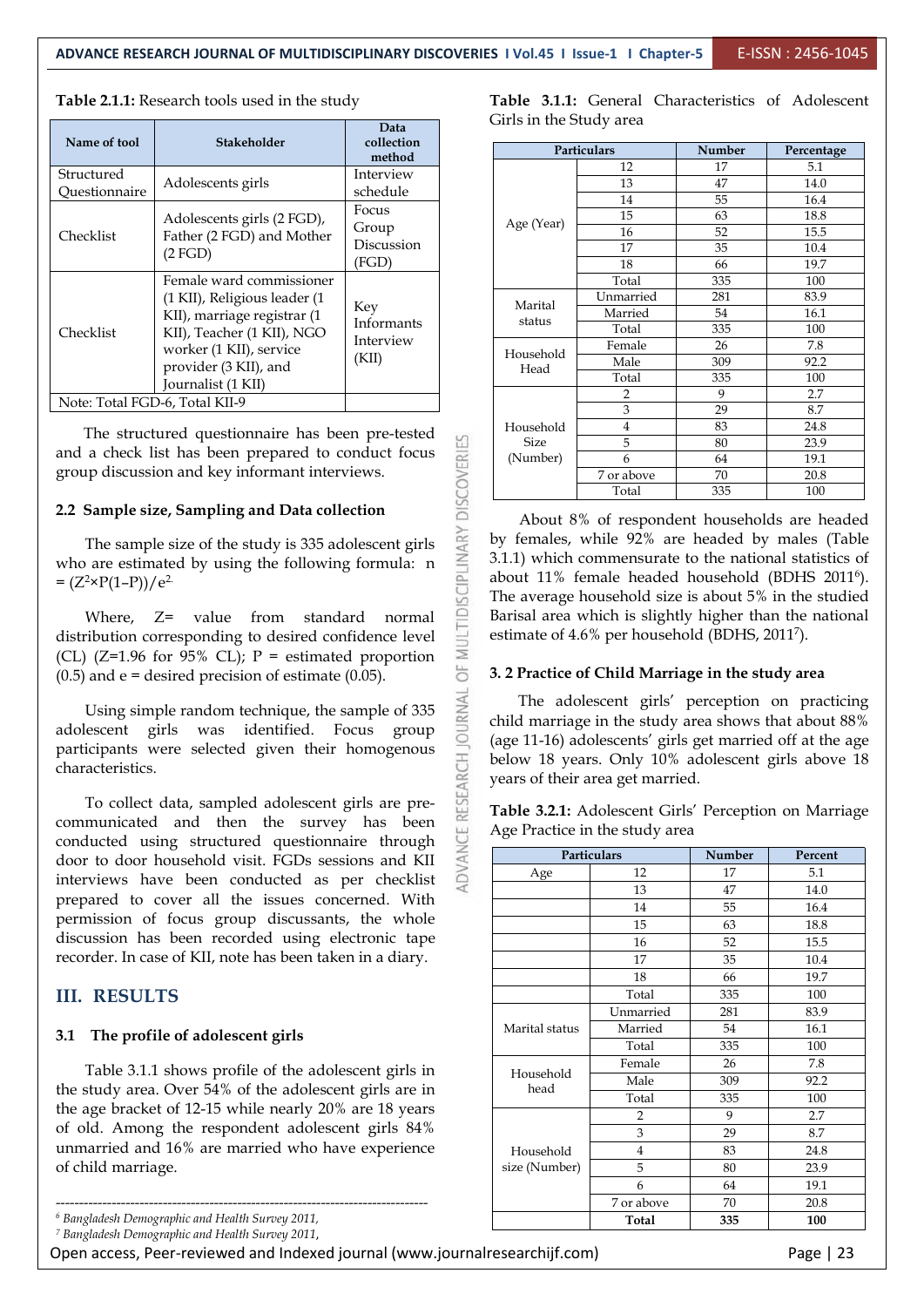#### **3.3: Practice of Child Marriage in the study area**

Table 3.3.1 illustrates that about 88% adolescents' girls get married before age 17 in the study area. Only 3.3% adolescent girls get married at the age of above 18.

**Table 3.3.1:** Adolescent Girls' Perception about Marriage Age in the Study Area

| Marriage Age Range<br>(Year) | <b>Number</b> | Percent |
|------------------------------|---------------|---------|
| 11-12                        | 17            | 5.1     |
| 13-14                        | 129           | 38.5    |
| 15-16                        | 147           | 43.9    |
| 17-18                        | 23            | 6.9     |
| >18                          | 11            | 3.3     |
| Don't know / cannot say      |               | 2.4     |
| Total                        | 335           | 100     |

The Focus Group discussants opine that it is very<br>nmon in their locality for a girl to get married at her<br>of 13 to 15 (FGD-Adolescent girl and father). Girls,<br>netimes raise their voice against the prevailing common in their locality for a girl to get married at her age of 13 to 15 (FGD-Adolescent girl and father). Girls, sometimes raise their voice against the prevailing social norms/taboos which humiliates, parents before<br>the society. Often neighbors point finger to an<br>unmarried 16 years old girl which induces risk and<br>delays marriage of the girl for a short period. If girls<br>refuse to ge the society. Often neighbors point finger to an unmarried 16 years old girl which induces risk and delays marriage of the girl for a short period. If girls refuse to get marry, parents punish them by beating or scolding. Sometimes girls run away from her house while parents pressurize them to get married.

Focus group discussions reveal that the main sons of child marriage in the study area are-<br>• Financial constraint reasons of child marriage in the study area are-

- Financial constraint
- with boys
- Stokers tease and disturb adolescent girls during their way of school
- Girls tendency of making illegal relationship<br>with boys<br>Stokers tease and disturb adolescent girls<br>during their way of school<br>Parents seeks for a good groom for her girl<br>even from her early age according to<br>Journalist's wo Parents seeks for a good groom for her girl even from her early age according to Journalist's words,

*"In the poor community the age ofmarriage for a girl is not more than 12 or 13. Parents or guardians do not think about taking consent of their daughters while arrange their wedding ceremony."*

Overall 78% of the adolescent girls report that it is quite hard talk with their parents about their marriage (Table 3.2.2). Their opinions are not taken on marriage decision (FGD-Adolescent girl).

|                                                              |  | 11.011.0041.00 |
|--------------------------------------------------------------|--|----------------|
| <b>Table 3.2.2:</b> Consultation with parents about marriage |  |                |
|                                                              |  | 200.25         |

| <b>Consultation with Parents</b> | Number | Percentage |
|----------------------------------|--------|------------|
| Easy                             |        | 21.1       |
| Not easy                         | 261    | 77.9       |
| Not respond                      |        |            |
| Total                            | 335    | 100        |

The Table 3.2.3 shows that 95% of adolescent girls are unable to prevent child marriage arranged for other girls. The local government authority cannot prevent child marriage every time. The parents do not care about law or punishment (KI- Female Ward Commissioner).

**Table 3.2.3:** Confidence to Stop Child Marriage

| <b>Postponing Child Marriage</b> | Number | Percentage |
|----------------------------------|--------|------------|
| Have confidence                  | 17     | 5          |
| No confidence                    | 318    | 95         |
| Total                            | 335    | 100        |

Findings reveal that child marriage is more common among the households which are financially and socially vulnerable and weak. Social insecurity condition compels many of such households to set marriage of their girls as early age. They apprehend any unwanted situation that may create more complex and harmful consequence, if marriage is delayed.

#### **3.3 Knowledge and perception about consequence of child marriage**

It is found in the following illustrate, 68% (Table 3.3.1) adolescent girls have knowledge on bad effects of child marriage. The adolescent girls' who can name at least one bad effects of child marriage are considered have knowledge on bad/harmful effects of child marriage. It is found that 32% of adolescent girls have no knowledge of bad effects of child marriage considering the context of health, education and well being.

#### **Table 3.3.1:** Harmful effects of child marriage

| <b>Particulars</b>                               | Number | Percentage |
|--------------------------------------------------|--------|------------|
| Knowledge on harmful effect<br>of child marriage | 229    | 68.4       |
| No knowledge on harmful<br>child marriage        | 106    | 31.6       |
| Total                                            | 335    | 100        |

Loss of health, drop out from school, malnourished, risk of mothers' life, pregnancy at early age are the most common effects of child marriage identified by adolescent girls, that 35% of adolescent girls identified loss of health as highest bad effects of child marriage (Table 3.3.2). Besides, 24% girls mentioned drop out from school is a major effect of child marriage. Other effects are furnished as follows: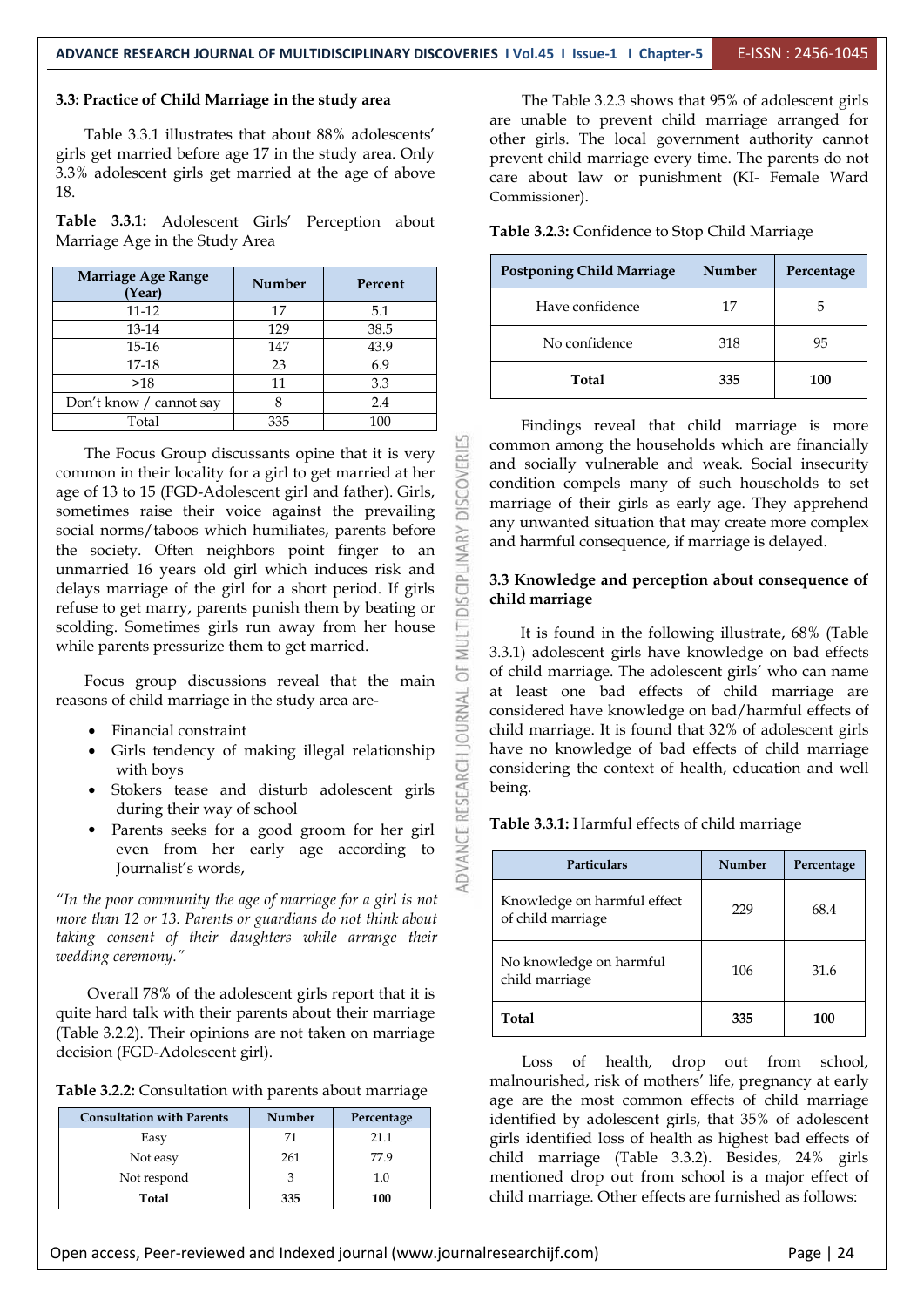**Table 3.3.2:** Bad impact of child marriage

| <b>Particulars</b>                      | Number | Percentage |
|-----------------------------------------|--------|------------|
| Drop out from School                    | 80     | 23.9       |
| Loss of health                          | 116    | 34.6       |
| Malnourished                            | 59     | 17.6       |
| Risk of mother's life                   | 32     | 9.6        |
| Pregnancy at early age                  | 25     | 7.4        |
| Inadaptability to match with new family | 11     | 3.3        |
| Others                                  | 12     | 3.6        |
| Total                                   | 335    | 100        |

Table 3.3.3 shows that 57% of married adolescent girls became first pregnant at the age of 15-16. About 30% of married adolescent girls became first pregnant at the age of 13-14 and 13% of married adolescent girls became first pregnant at the age of 17-18.

**Table: 3.3.3:** Age of the first pregnancy

| <b>Indicators</b>                                                                                                                                                                                                                                                                       | Number         | Percent |                                                           |     |  |
|-----------------------------------------------------------------------------------------------------------------------------------------------------------------------------------------------------------------------------------------------------------------------------------------|----------------|---------|-----------------------------------------------------------|-----|--|
| 13-14 years                                                                                                                                                                                                                                                                             | 9              | 30.0    |                                                           |     |  |
| 15-16 years                                                                                                                                                                                                                                                                             | 17             | 56.7    |                                                           |     |  |
| $17-18$ years                                                                                                                                                                                                                                                                           | $\overline{4}$ | 13.3    |                                                           |     |  |
| Total                                                                                                                                                                                                                                                                                   | 30             | 100.0   |                                                           |     |  |
| Mothers are aware of their adolescent girls' health<br>status, but they are helpless on the nature of<br>patriarchal dominance of the society. The adolescent<br>girls usually become pregnant and deliver baby just<br>after getting marriage at the age of 14 or 15 (FGD-<br>Mother). |                |         |                                                           |     |  |
| IV. CONCLUSION AND                                                                                                                                                                                                                                                                      |                |         |                                                           |     |  |
| <b>RECOMMENDATIONS</b>                                                                                                                                                                                                                                                                  |                |         |                                                           |     |  |
| Conclusion<br>4.1                                                                                                                                                                                                                                                                       |                |         |                                                           | (c) |  |
| The study area under Barisal town area is<br>extensive in terms of child marriage practice and<br>lagging behind in respect of providing accessibility to<br>education. Due to high frequency of child marriage,<br>girls' school dropout and discontinuation of education              |                |         | ADVANCE RESEARCH JOURNAL OF MULTIDISCIPLINARY DISCOVERIES |     |  |

#### **IV. CONCLUSION AND RECOMMENDATIONS**

#### **4.1 Conclusion**

The study area under Barisal town area is extensive in terms of child marriage practice and lagging behind in respect of providing accessibility to education. Due to high frequency of child marriage, girls' school dropout and discontinuation of education is high in the study area.

Child marriage is widely practiced with 88% of (d) The study adolescent girls are being married before age 17 in the study area. The adolescent girls have knowledge about the menace of child marriage. They are neither asked nor allowed to give their consent on own marriage. Social custom, poverty, ignorance of parents and dowry system are very detrimental to child marriage.<br>Five together and from of moleclation by the oteler to  $V$ . Eve teasing and fear of molestation by the stoker to adolescent girls are the compulsion of marrying off adolescent girl early. The application of child marriage restrain act is hardly visible in the study area rather child marriage is unofficially encouraged/supported by local government authority to gain cheap popularity.

#### **4.2 Recommendations**

The study recommends several interventions for the three major target groups in the society to create an environment of change, namely the (a) adolescent girls, (b) parents and the community and finally (c) service providers. The interventions should address the need of awareness building, capacity building, advocacy and networking. Hence the specific recommendations for the target groups

- (a) An intervention targeted to the more vulnerable group (poverty ridden) would be more effective and hence the study proposes to design an intervention where these adolescent girls would be in the center of focus. Based on the need for these adolescent girls the intervention can establish 'Learning centers' where they will learn both computer literacy and the social issues including the life skills, sexual & reproductive health for themselves and the peers and other adolescent girls. However, the objective of this learning center would be to create awareness, and then the most importantly, to develop their own capacity to act as agent of change in the society particularly in child marriage.
- (b) For parents and community people, interventions would be to create awareness about the bad impact of child marriage and the importance of sexual & reproductive health, education. They need to be prepared to become pathfinder in their own family and thus eventually within the society.
- (c) The intervention for the service providers and the community influential should be designed to create awareness about the importance of adolescence / youth friendly service facility with sexual & reproductive health, health education and harmful effects of early marriage. They need to be prepared to act as strong catalyst in the society to make the change, have a commitment to support any actor working in the field.
- suggested and provide some suggestions that will be helpful to formulate policy for the prevent child marriage and improve reproductive health of adolescent girls not only in Bangladesh but also alike countries in the world.

#### **V. REFERENCES**

[1] **BDHS (2014)** Bangladesh Demographic Health Survey, National Institute of Population Research and Training (NIPORT), Ministry of Health and Family Welfare, People's Republic of Bangladesh.